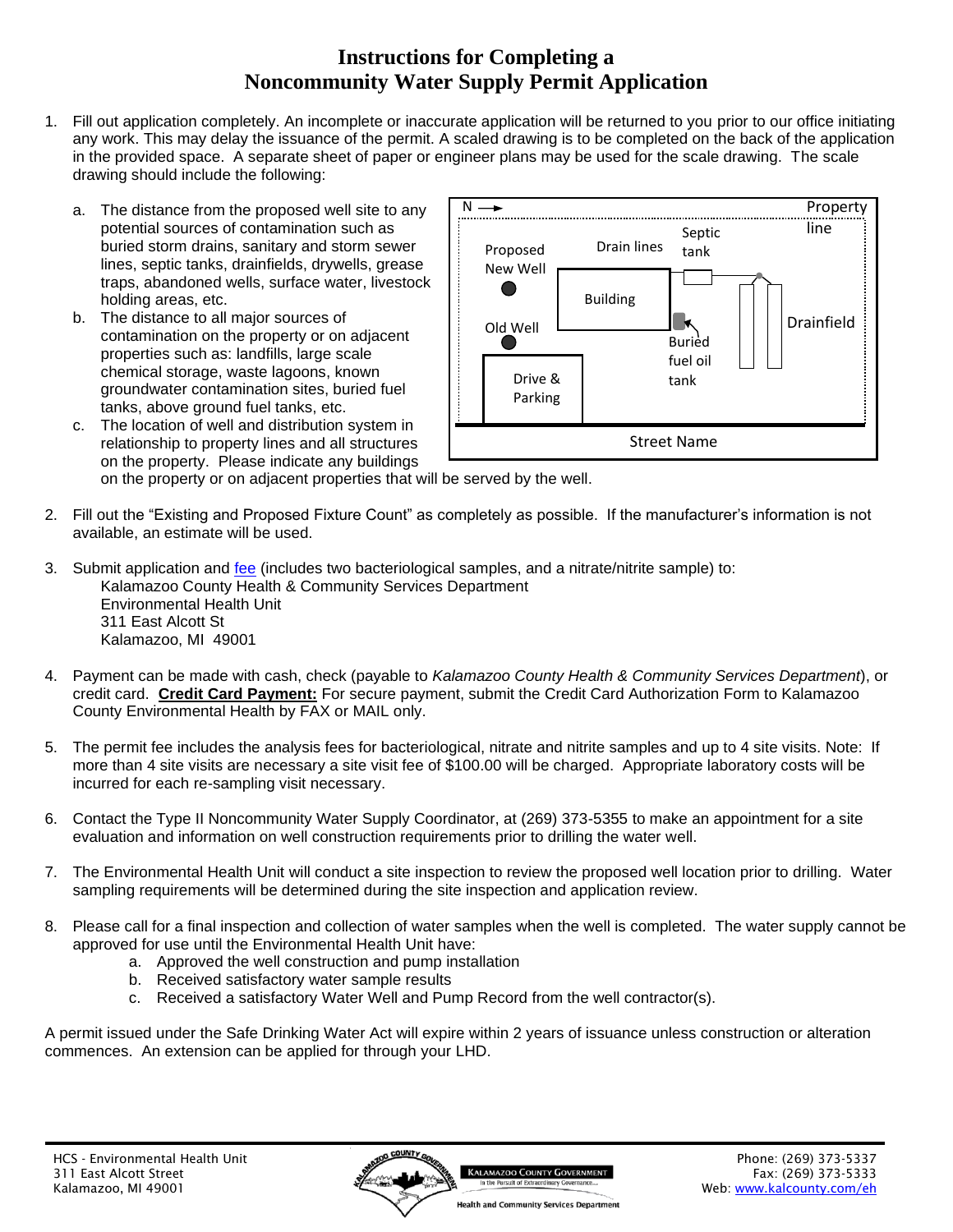#### **SCALE DRAWING**:

Make a SCALE DRAWING indicating north, including dimensions, in the space provided below or attach separate sheet. Show well location in respect to all possible sources of contamination, including adjacent properties, sewer lines, septic system(s), and major sources of contamination. This drawing must be approved by the local health department before installation of the well.

*After well construction is completed, a water well and pump record must be submitted and approved, the local health department is to be notified for final inspection, and applicable sampling of the well and water supply system is to be completed. Approval from the local health department is required prior to placing water supply well into service.*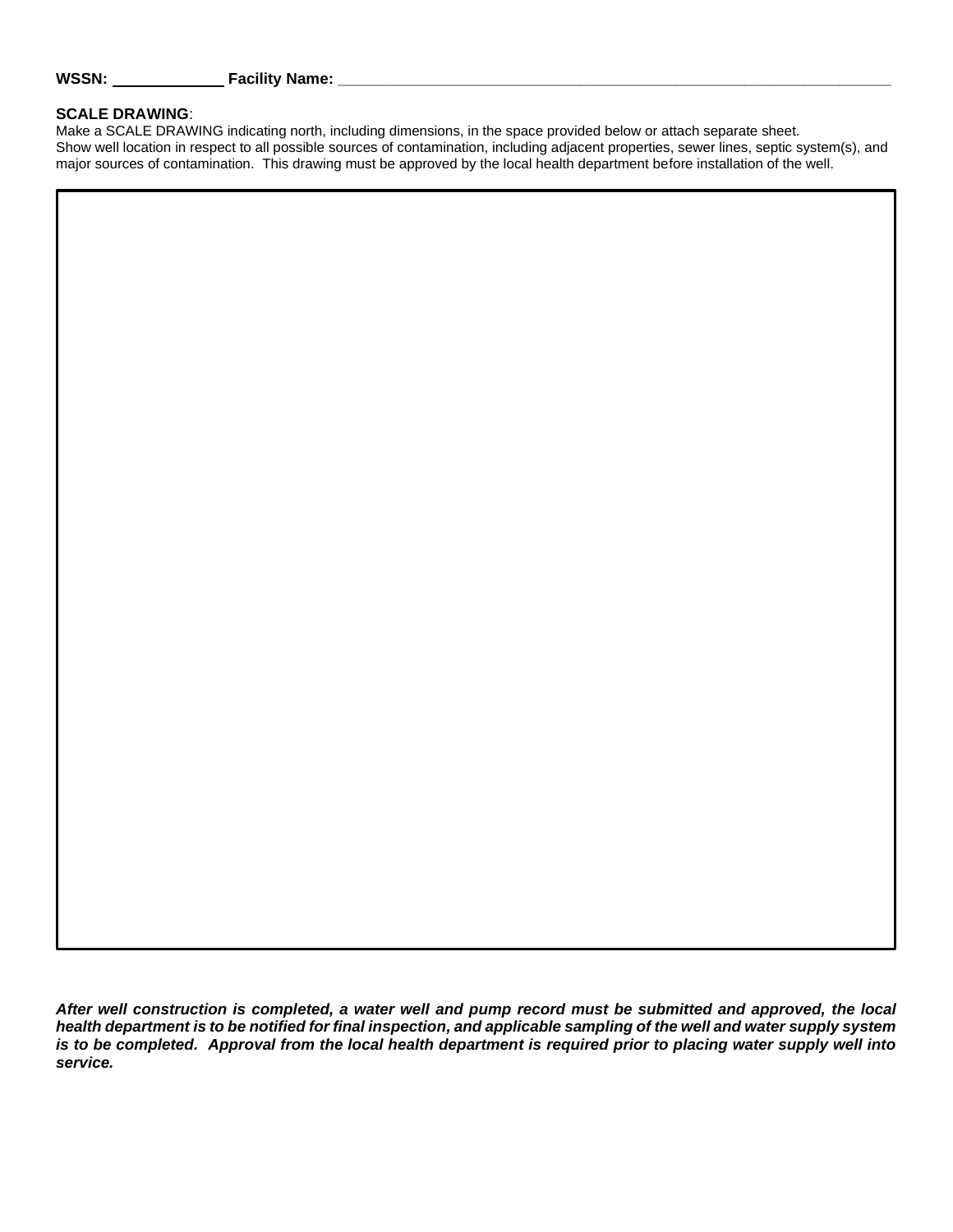

MICHIGAN DEPARTMENT OF ENVIRONMENT, GREAT LAKES, AND ENERGY DRINKING WATER AND ENVIRONMENTAL HEALTH DIVISION

### **APPLICATION TO INSTALL OR ALTER A PUBLIC WATER SUPPLY SYSTEM**

*Completion is required under the authority of Part 13, 1976 PA 399.*

#### Type of Permit Request

- New well and water supply
- $\Box$  Replacement well only
- $\Box$  Alteration of an existing public water supply (distribution system)
- □ Conversion from existing operation to new use

#### **Establishment Details**

| Name:                     |                                                                                                                                                       |  |  |  |  |
|---------------------------|-------------------------------------------------------------------------------------------------------------------------------------------------------|--|--|--|--|
| Address:                  |                                                                                                                                                       |  |  |  |  |
| County:                   |                                                                                                                                                       |  |  |  |  |
| Township:                 | Section:                                                                                                                                              |  |  |  |  |
| WSSN:                     | Tax ID:                                                                                                                                               |  |  |  |  |
|                           | Dates of Operation of the Water System: Year-round ■ Yes ■ No, from<br>to                                                                             |  |  |  |  |
|                           | $\Box$ Yes $\Box$<br>Drain all or a portion of the system:<br>∣No                                                                                     |  |  |  |  |
|                           | Number of Service Connections (Buildings):                                                                                                            |  |  |  |  |
|                           | Proposed or existing use (Restaurant, Campground, School, Church, etc.):<br>License(s) if applicable (Food, Campground, Childcare, etc.):             |  |  |  |  |
| <b>Wastewater System:</b> | Onsite Disposal (private) Sanitary Sewer (community)                                                                                                  |  |  |  |  |
| <b>Owner Details</b>      |                                                                                                                                                       |  |  |  |  |
| <b>Owner Name:</b>        |                                                                                                                                                       |  |  |  |  |
| <b>Mailing Address:</b>   |                                                                                                                                                       |  |  |  |  |
| Email Address:            |                                                                                                                                                       |  |  |  |  |
| Phone Number:             |                                                                                                                                                       |  |  |  |  |
| <b>Operator Details</b>   | Nontransient systems and systems with regulated treatment<br><b>Certified Operator Name:</b>                                                          |  |  |  |  |
|                           | Operator Number:                                                                                                                                      |  |  |  |  |
| <b>Email Address:</b>     |                                                                                                                                                       |  |  |  |  |
|                           | Phone Number:                                                                                                                                         |  |  |  |  |
| <b>Population</b>         |                                                                                                                                                       |  |  |  |  |
|                           | Number of Full Time Employees:<br>Number of Part Time Employees:                                                                                      |  |  |  |  |
|                           | Number of Students (Schools):<br>Number of Children (Licensed Daycare):                                                                               |  |  |  |  |
|                           | Average Number of Non-Employees (Guests) Served Per Day:<br>If the facility is not open every day, use the total of 30 busiest days and divide by 30. |  |  |  |  |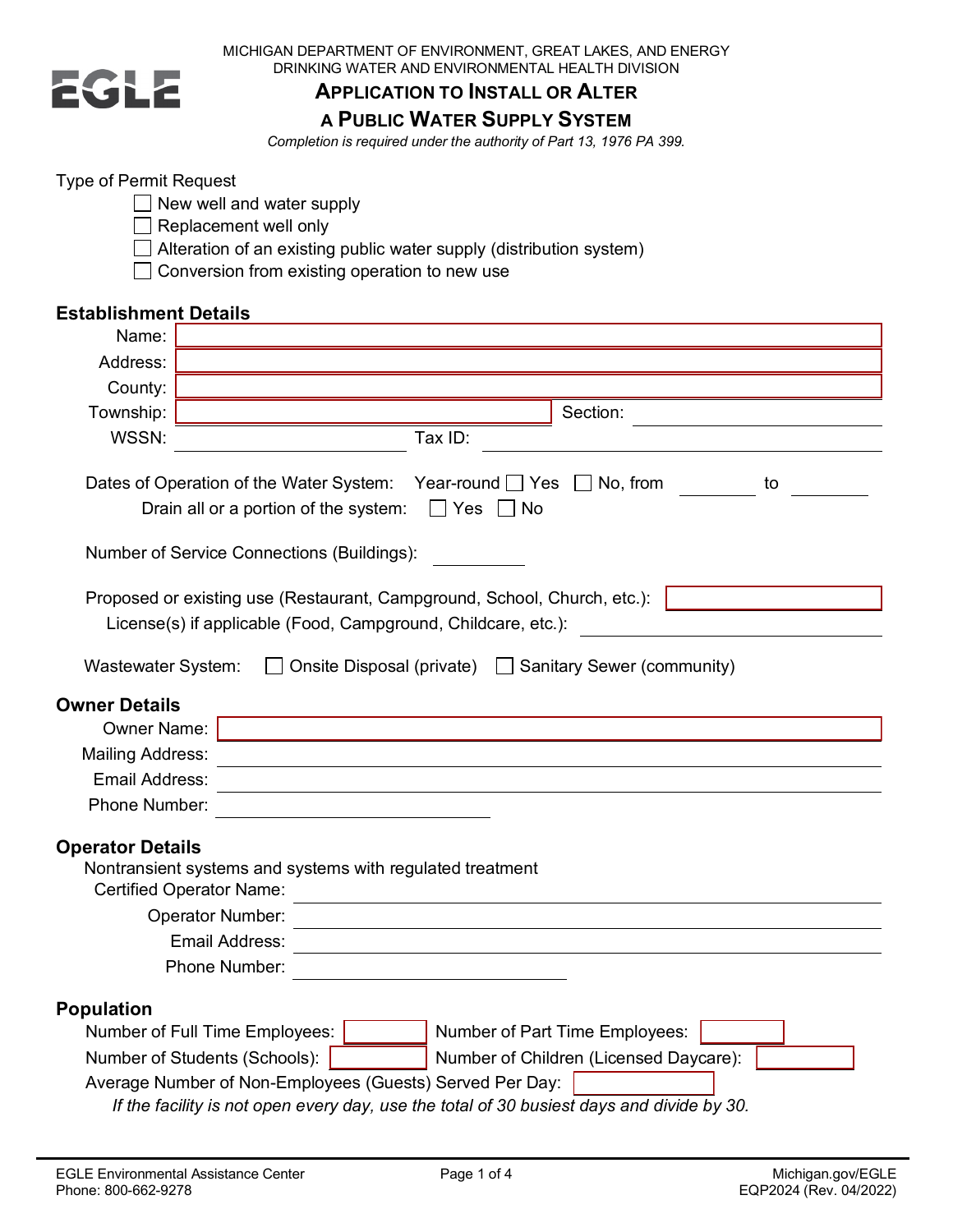

#### **Water Treatment**

(e.g., Softener, In-line Filter, Contaminant Removal) An additional treatment permit may be necessary once the treatment scope is reviewed. Is there proposed or existing water treatment?  $\Box$  Yes  $\Box$  No Describe all treatment devices and their purpose(s) :

#### **Well Installations (if applicable)**

Registered Well Contractor Company Name:

Phone Number:

*After well construction is completed, a water well and pump record must be submitted and approved, the local health department is to be notified for final inspection, and applicable sampling of the well and water supply system is to be completed. Approval from the local health department is required prior to placing water supply well into service.*

#### **Project Description**

Provide a detailed description of the project. Provide product information if you are installing any fixtures, treatment devices, filters, etc. All products must meet NSF/ANSI 60 and 61 to be approved for use in a public water supply system. Use additional sheets as necessary.

*(Examples: Remodel project will include replacing all current plumbing fixtures. Replacing pressure tanks. Replacing water softener.)*

□ Complete the Fixture Count Worksheet

Method(s) used to calculate peak demand:

Estimated peak demand (gallons per minute):

The applicant may have like-sized facilities where water usage is known, e.g., chain of fast-food restaurants. In those cases, the system sizing could be based upon the known water usage and pumping capacity. If used to estimate peak demand, submit documentation of water usage at the like-sized facility with this application.

 $\Box$  If the manufacturer's rated pump capacity is or will be greater than 70 gallons per minute, completion of the Michigan's Water Withdrawal Assessment Tool (WWAT) is required. The WWAT is available at the following link [Water Withdrawal Assessment Tool](https://www.michigan.gov/egle/0,9429,7-135-3313_3684_45331_45335-477090--,00.html) (http://www.EGLE.State.MI.US/WWAT).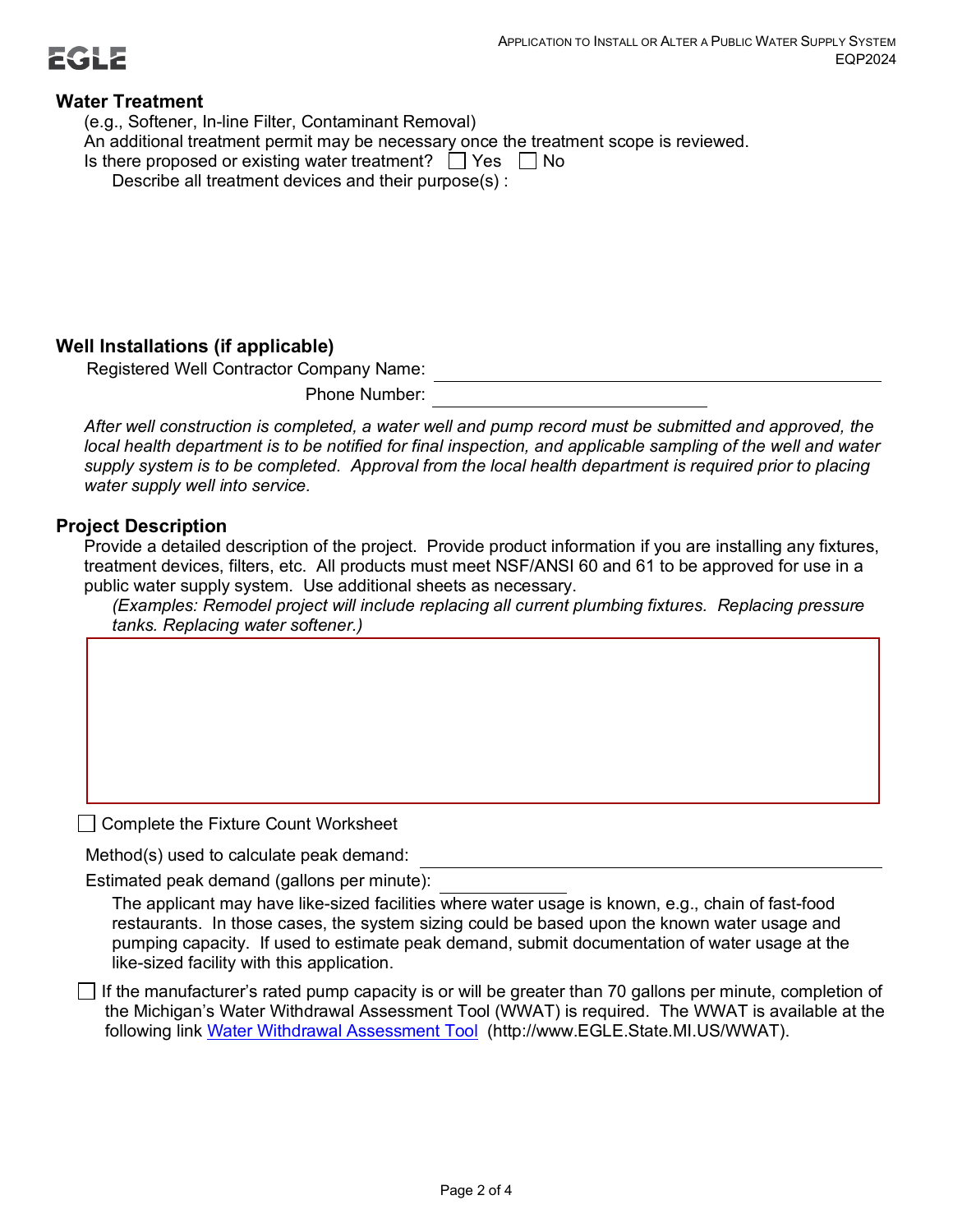

#### **Drawing**

Describe the type of drawing submitted (engineered plans, scale drawings, etc.). If engineered plans are available, submit a full set of project plans with this application.

| Type of Drawing:<br>(hand, scaled,<br>engineered)                     |  |
|-----------------------------------------------------------------------|--|
| If Applicable:<br><b>Professional Engineer</b><br>or Consultant Name: |  |
| Email Address:                                                        |  |
| Phone Number:                                                         |  |

If engineered plans are not available, submit a scale drawing on an 8.5" x 11" paper or larger. The drawing must minimally include:

- 1. North arrow
- 2. Property lines and dimensions
- 3. Streets or roads and driveways
- 4. Existing and proposed buildings include distance to roads and landmarks
	- a. Indicate proposed additions or changes to existing buildings for remodeling.
		- b. Attach existing and proposed floor plan for remodeling.
- 5. Well locations (proposed and/or existing) with distance to wastewater discharge system shown
- 6. Wastewater discharge system components proposed and/or existing
- 7. Neighboring wastewater discharge systems (within 300 feet)
- 8. Sanitary and storm sewers
- 9. Surface water, e.g., lakes, streams, ponds
- 10. Underground and above ground fuel storage tanks
- 11. Utilities, e.g., electric (above and below ground), natural gas, propane, phone

#### **Certification**

*I* hereby apply for this permit and have authorization to do so. I understand this is a construction permit *only and that the well and/or water system is not to be put into service until approval has been granted by the local health department. I further state the information given is accurate and complete.*

| <b>Applicant Name:</b>      |  |  |
|-----------------------------|--|--|
| <b>Mailing Address:</b>     |  |  |
| Email Address:              |  |  |
| Phone Number:               |  |  |
|                             |  |  |
| Date:                       |  |  |
| Applicant's Signature:      |  |  |
| Applicant's Title/Position: |  |  |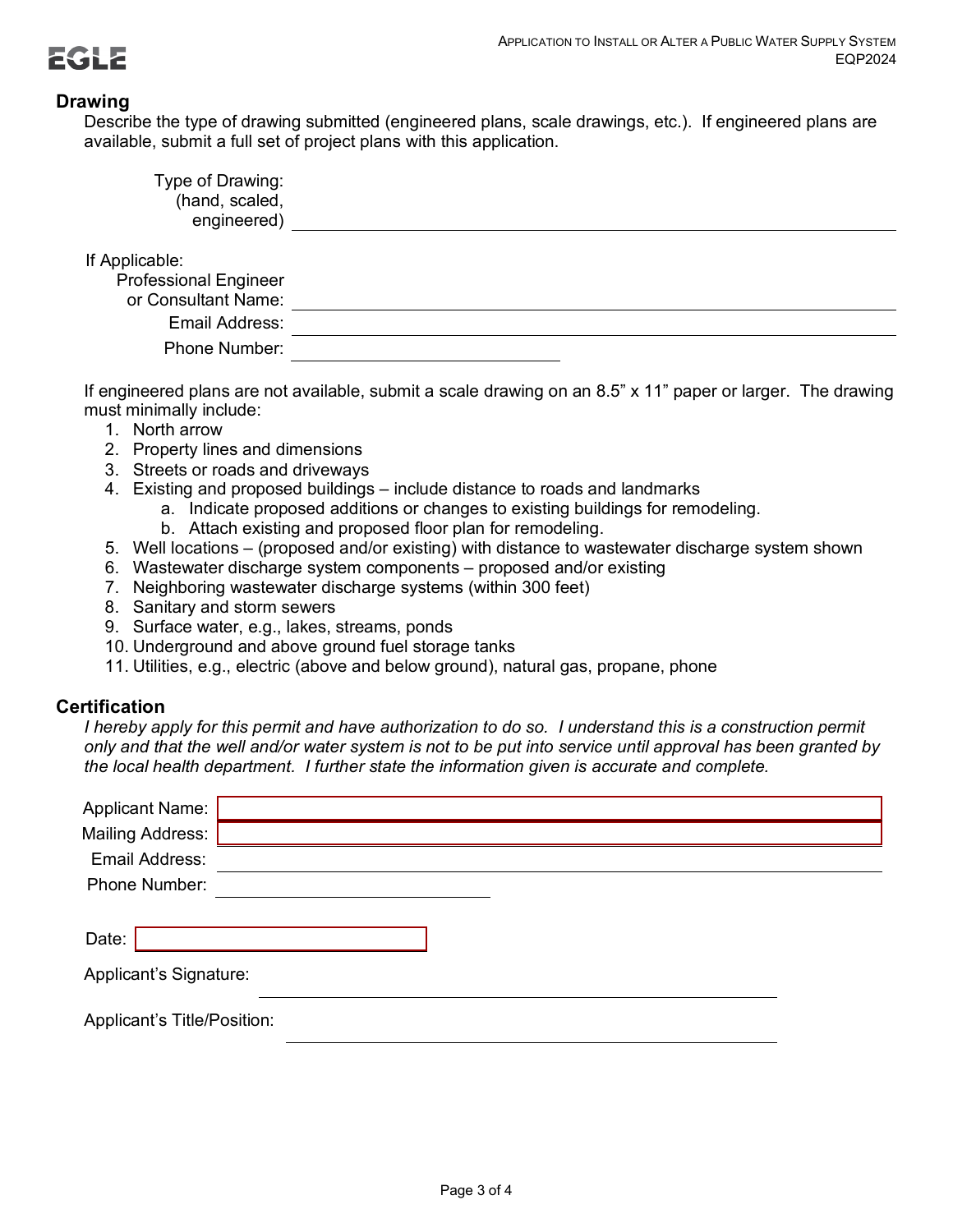

#### **Fixture Count Worksheet**

#### **Please fill in the quantity for each of the following fixtures:**

| Toilet with tank                               | Ice machine                                 |
|------------------------------------------------|---------------------------------------------|
| Toilet with flush valve                        | Ice cream machine                           |
| Urinal with tank                               | Ice cream dipper well                       |
| Urinal with flush valve                        | Glass filling unit                          |
| <b>Bathroom</b> sink                           | Hot chocolate unit                          |
| Bathtub or tub/shower combination              | Coffee unit/urn                             |
| Shower                                         | Groundwater heat pump <sup>1</sup>          |
| Drinking fountain                              | Air conditioner (water cooled) <sup>1</sup> |
| Laundry tub                                    | Evaporative cooler <sup>1</sup>             |
| Service or Mop sink                            | Bulk chemical dispensing unit <sup>1</sup>  |
| Lawn sprinkler per sprinkler head <sup>1</sup> | Boiler unit/steam heating unit <sup>1</sup> |
| Auto washing, hand spray type                  | Washing machine                             |
| Tractor and equipment washing                  | 1/2" connection                             |
| Water softener                                 | 5/8" connection                             |
| Dental unit                                    | 3/4" connection                             |
| Dental lavatory                                | Hose bibb or Yard hydrant <sup>2</sup>      |
| Garbage disposal - domestic/household          | 1/2" connection                             |
| Garbage disposal - commercial                  | 5/8" connection                             |
| Kitchen sink - small                           | 3/4" connection                             |
| Kitchen sink - large/double/triple             | Other (describe)                            |
| Automatic dishwasher <sup>1</sup>              |                                             |
| Spray rinse, hand operated                     |                                             |

1 *Please include manufacturer specifications for water demand (gpm) required per fixture, if available.* 2 *Yard hydrants must be on the EGLE approved list (no open weep hole into the ground).*

If you need this information in an alternate format, contact EGLE-Accessibility@Michigan.gov or call 800-662-9278.

\_\_\_\_\_\_\_\_\_\_\_\_\_\_\_\_\_\_\_\_\_\_\_\_\_\_\_\_\_\_\_\_\_\_\_\_\_\_\_\_\_\_\_\_\_\_\_\_\_\_\_\_\_\_\_\_\_\_\_\_\_\_\_\_\_\_\_\_\_\_\_\_\_\_\_\_

EGLE does not discriminate on the basis of race, sex, religion, age, national origin, color, marital status, disability, political beliefs, height, weight, genetic information, or sexual orientation in the administration of any of its programs or activities, and prohibits intimidation and retaliation, as required by applicable laws and regulations. Questions or concerns should be directed to the Nondiscrimination Compliance Coordinator at EGLE-NondiscriminationCC@Michigan.gov or 517-249-0906.

This form and its contents are subject to the Freedom of Information Act and may be released to the public.